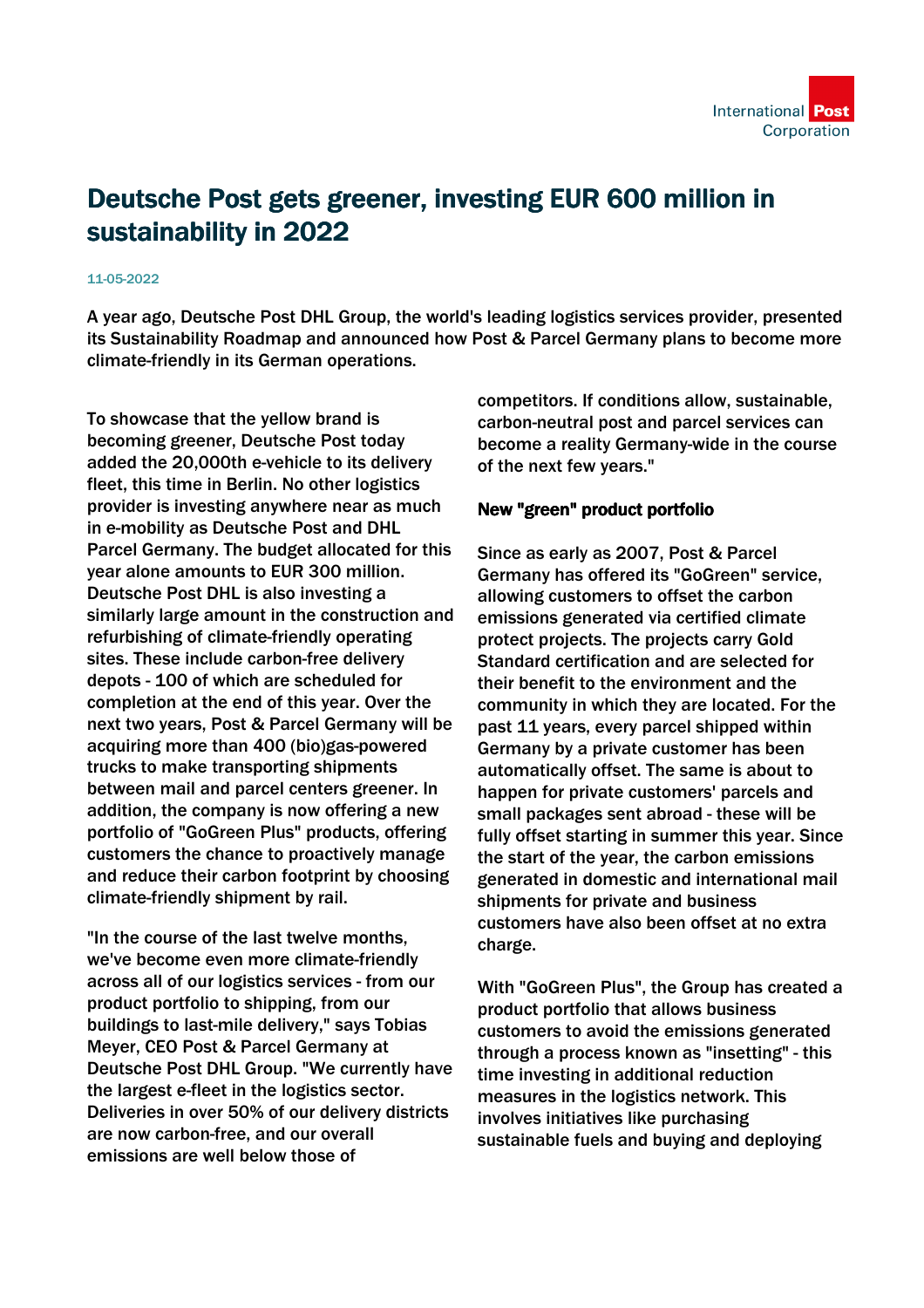

e-vehicles. Shipments sent using "GoGreen Plus" are completely carbon-neutral. A pilot with a small group of customers in the areas of national goods shipping as well as advertising and press services was launched in February this year, where a rollout to all customers is planned for 2023. A "GoGreen Plus" product for letter mail is expected to be announced in the second half of 2022.

Also, and with immediate effect, DHL's "GoGreen Plus" portfolio offers private customers the option of using a free, optional freight train service to deliver their shipments by rail. They can now register their parcels via the DHL Online Franking portal or the Post & DHL App and have the option to select part of the transport route using the conventional way by truck or the new way by climatefriendly rail. Where suitable rail connections are available between the places of origin and destination, the new service can be used for parcels and small packages (size M) within Germany without an additional surcharge and can also be combined with selected services, such as shipment insurance. Rail freight is initially available on 144 of the longest railway lines between 37 DHL parcel centers in Germany. With additional connections planned for the future, the company aims to expand this climatefriendly parcel service to accommodate a greater number of shipments. Depending on the route, shipments sent via the new rail freight service can take up to a day longer than transports delivered by truck.

# Climate-friendly shipping: 400 new (bio)gaspowered trucks, plus rail freight

At Post & Parcel Germany, carbon emissions are greatest when transporting shipments between the large mail and parcel centers. To remedy the situation, Deutsche Post DHL is purchasing more than 100 (bio)gas-powered trucks for use in its Post & Parcel Germany

operations; additional vehicles will follow in 2023. In the future, the fleet will consist of more than 400 of these trucks. They generate far fewer emissions and are much quieter than trucks with diesel engines. Carbon emissions as well as nitrogen, particulate matter and particles are significantly reduced.

Shipping parcels by rail is another environmentally-friendly alternative for use on the main leg. Some 6% of the parcels volume is currently transported over long distances using railway lines between the places of origin and destination. This corresponds to 120 million parcels a year. Each DHL freight train transports up to 100,000 parcels, saving between 80 to 100 percent of carbon emissions compared with road transportation, amounting to an impressive 1,200 tons of carbon per month.

### Carbon-neutral operations

Last year Deutsche Post DHL announced its plan to build 280 carbon-neutral delivery depots across Germany by 2025. Of these, 36 went into operation in 2021. The aim is to have 100 sites up and running by the end of this year. From these depots, the couriers distribute mail and parcels to homes in their delivery districts - mostly using e-vehicles, making deliveries carbon-neutral. The new company-built delivery bases will feature photovoltaic systems, heat pumps in conjunction with underfloor heating and building automation. At some sites, battery storage systems will supplement the energy efficiency model, while other sites have been retrofitting battery storage using the batteries of decommissioned StreetScooter e-vehicles.

In addition to these delivery depots, a series of construction projects took place in 2021. These involved existing Post & Parcel Germany buildings as well as new builds